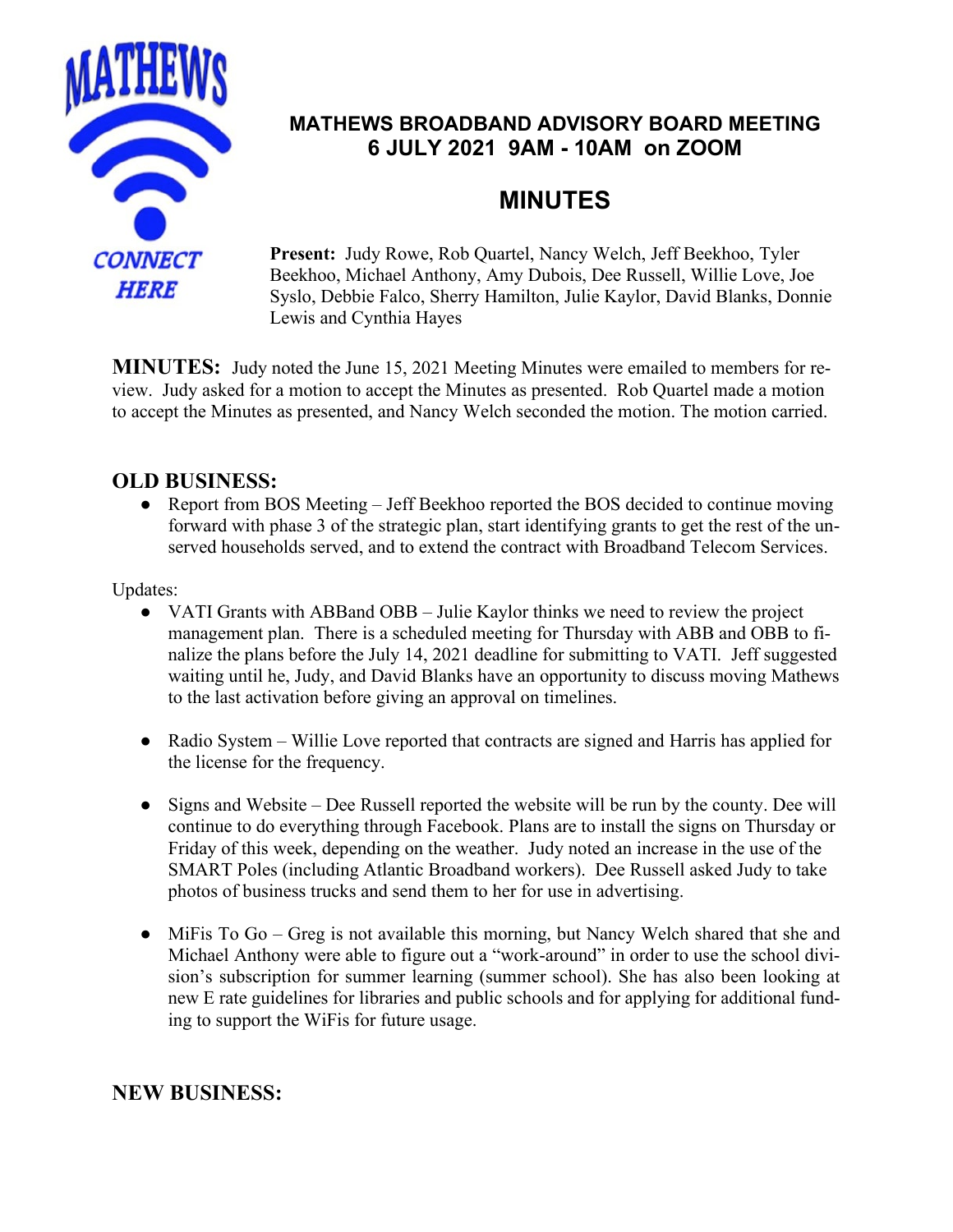- GoVA: Workforce Development projects & funding Judy noted Rob Quartel has encouraged BBA to pursue GoVA grants and several conversations have taken place with Jennifer Morgan at GoVA. Judy, Joe Syslo, and David Blanks have attended several of the GoVA webinars. The focus is on the workforce development part and what BBA can possibly do to bring business to Main Street. This ties into BBA with technology and home-based businesses. Rob stated one of the purposes of GoVa is to encourage counties in the region to work together. Judy's goal is to get the right people together to look at the GoVA project and funding. Rob noted he cannot be involved in this effort because of his service on the GoVA board.
- Digital Literacy: Judy shared that she and Jeff have been talking about lagging behind in going public with digital literacy, but it will be more timely as things roll out. Judy noted people will need digital literacy as more people are connected.
- Market Days, Main Street Markets?, Triad Senior Fair? Judy wants to start this summer with displays and information booths. We (BAB) are registered for Market Days. Contact has been made with Markets on Main, but they are not sure they want information booths (Judy is waiting a response). Judy has spoken with Alice Stewart about the Triad Senior Fair. Judy asked members to please share any ideas they have regarding going public/giving information on how to access the new technology. Dee Russell noted that information booths have always been approved for Farmer's Market.
- Meeting Schedule for remainder of 2021: Judy is working on securing meeting places for the remainder of 2021. She noted that while Zoom has been a successful meeting platform, we need to meet in person and be able to include people who are unable to attend the daytime Zoom meetings. Judy suggests one Zoom meeting and one in-person meeting per month. Judy has received approval from the Rescue Squad for meeting and is waiting a response form Ms. Dillehay for using the Library. Send Judy your suggestions. It is Judy's goal that the in-person meetings be hybrid. Jeff, Rob, and Greg will discuss how this can be accomplished.
- Planning for the two towers: Judy noted we have the approval of the Board of Supervisors, the plan to move forward, Broadband Telecom Services contracted for 12 months (with the option for an additional six months), and now ready to take the big step forward, Judy stated this will require careful management (planning for the two towers and securing grants). Judy noted that Jeff suggested pursuing the VATI grant and the American Rescue Plan (ARP) grant funding. Jeff advises that we make the decision asap if we are going to pursue VATI grant funding for one tower and ARP grant funding for the other tower. After the BAB Board discusses and decides, this will need to be presented to the Board of Supervisors. Jeff noted the next VATI grant will soon be available, and we need to decide if we are going to pursue the VATI grant with ABB at the next BAB meeting.

\*FYI - Judy noted that ABB has released the Emergency Broadband funding and are promoting this on their website,as well as the Internet Assist program.

**ADJOURN:** There being no further business, the meeting was adjourned.